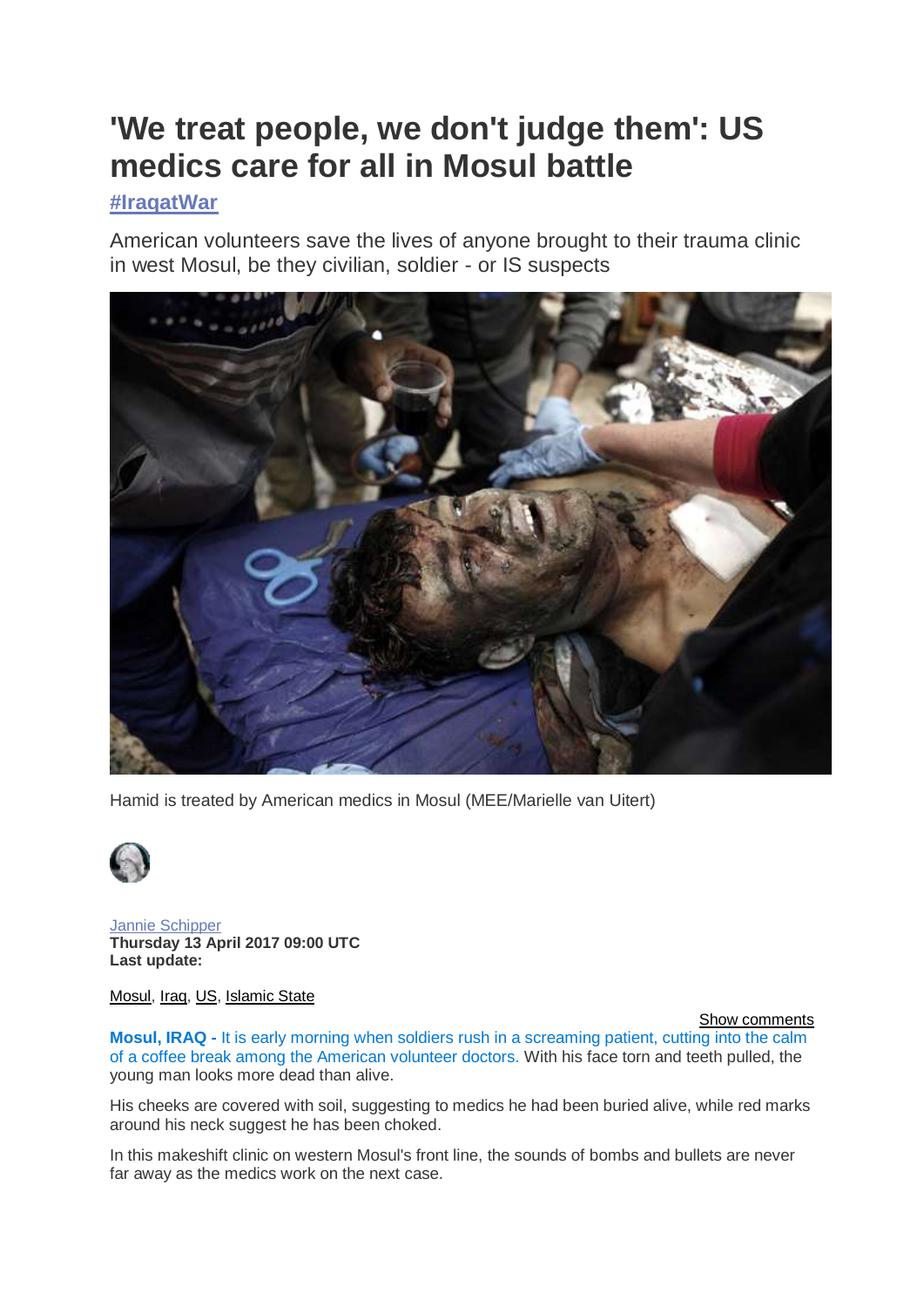## He's been badly tortured again. By whom? God knows

## *- NYC Medics volunteer*

Their brief moments of rest last only until the next ambulance or armoured vehicle unloads its charges, be they children ripped apart by shrapnel or soldiers shot or blasted in battles with Islamic State.

This is the second time the doctors have seen this patient. The 18-year-old, Hamid, is known to all.

"He's been badly tortured again, that's clear," one of the volunteers says. "By whom? God knows."

Carrie Garavan, the lead doctor examining the patient, says the man shakes uncontrollably when electronic equipment is brought near him. "He associated them with electric shocks," she says.

This is the reality of this "stabilisation point" in western Mosul, run by the 'NYC Medics' NGO in conjunction with the World Health Organisation.

It is a crucial first line of care for those wounded in a battle that has become bogged down in the old city area.

Armoured cars are useless in the narrow streets, and the threat of IS snipers looms large as they move like ghosts between buildings still filled with civilians.



Iraqi forces fight in the narrow streets of old city (MEE/Marielle van Uitert) But not all here think Hamid should be helped - there are suggestions he is an IS fighter.

Peter, a translator born in Mosul, storms out of the treatment room in anger.

"The guy keeps lying," he says. "First he says he has escaped IS, then that he's not. Then he makes up another story."

"He is 100 percent IS," Peter claims, before stating: "This man should have been killed."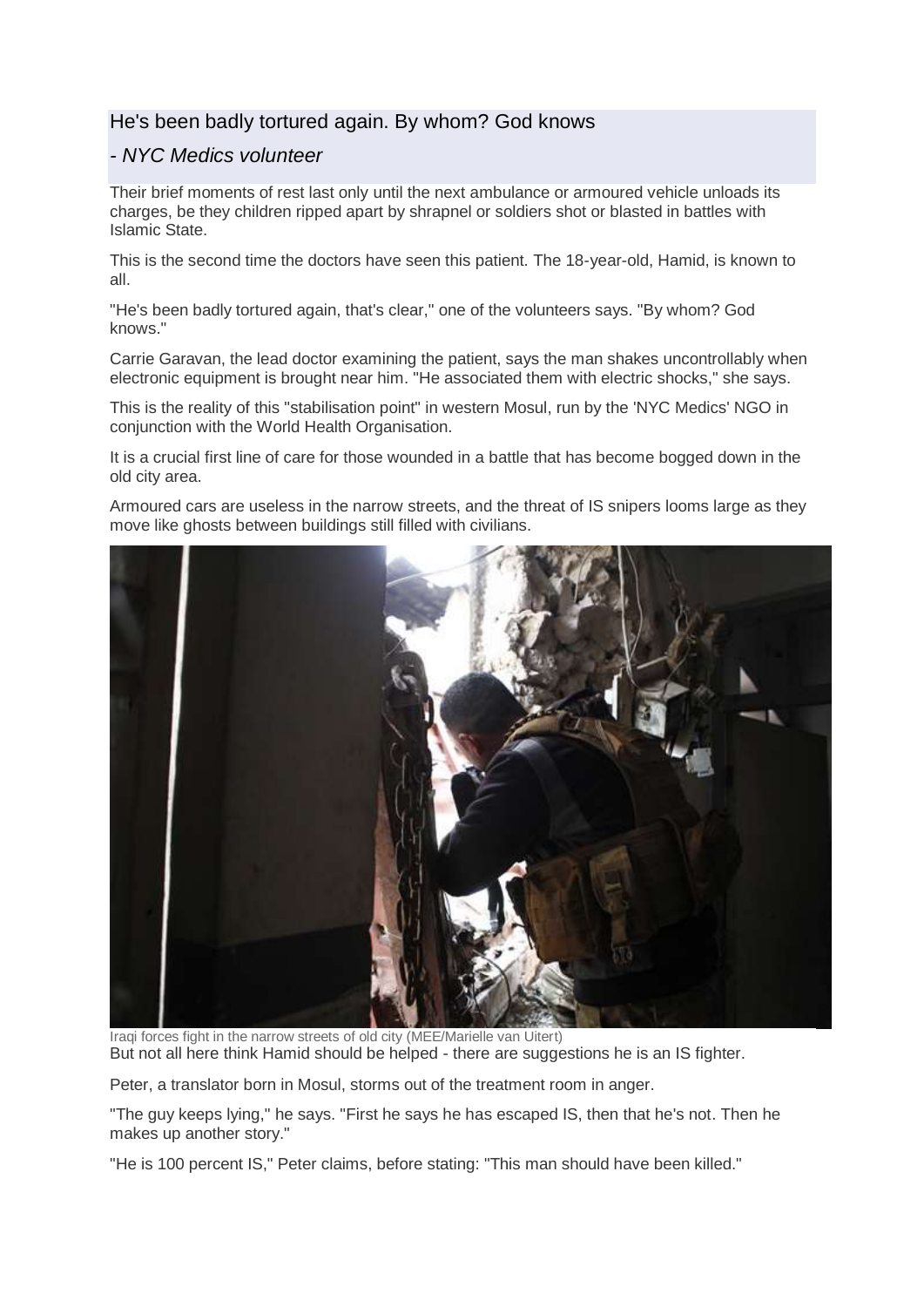"He killed many people himself. He had already been judged and condemned to death."

#### He is 100 percent IS... this man should have been killed.

## *- Peter, translator*

But for the American medics, their only job is to save lives, not decide who is worthy of aid.

"Whatever crimes he has committed, he is still a human being in great pain who needs medical treatment," says Kathy Bequary,the executive director of NYC Medics.

"If we didn't treat this patient like any other, regardless of his background, then what's the difference between IS and whoever did this to him?

"An Iraqi officer once told me they were not fighting only for their country, but for humanity.

"This is exactly the battle we're all fighting here: the battle for humanity."

Garavan adds: "We are here to treat people, not to interrogate or judge them."



An injured soldier is brought to the NYC Medics clinic in Mosul (MEE/Marielle van Uitert) Ali is not the first torture victim to arrive at the clinic. There have been others dumped at its doors.

"One of our first cases were a husband and his pregnant wife who had escaped IS," says Bequary.

"The couple had been tortured by IS when they tried to escape. She lost her baby."

#### Read more ►

['We'll probably kill him later. The prisons are full'](http://www.middleeasteye.net/news/well-probably-kill-him-later-prisons-baghdad-are-full-1026207155)

It is an IS terror tactic that has become industrialised in Mosul. During an operation last week, Iraqi soldiers uncovered a range of torture instruments in a house that had served as an IS prison.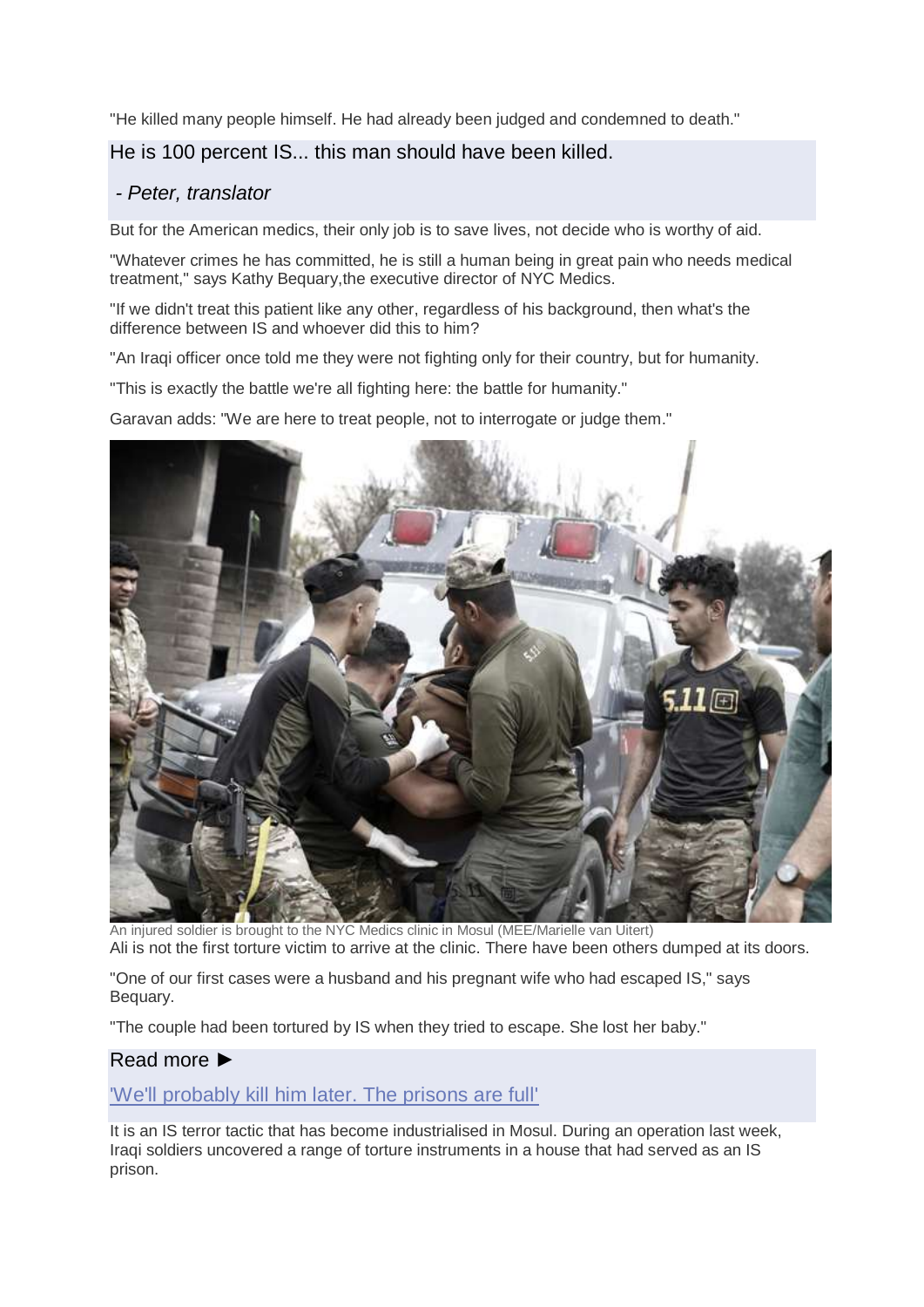Abu Adnan Hazem al-Tai is sitting next to his house opposite the prison, while his granddaughters are running around.

"We have never been inside, but we saw prisoners being brought in every day," he says.

"IS was everywhere. My son-in-law was shot when they knocked at his door, just because he wasn't quick enough to open it."



Blood marks the spot where an IS fighter lies dead in western Mosul (MEE/Marielle van Uitert) A few blocks from the clinic, a small convoy of exhausted refugees includes a grandmother, toddlers and a cage full of chicken. The refugees have walked for hours under cover of night to escape the grip of IS.

Pick-ups packed with others are driving in the direction of nearby Hammam al-Alil camp.

In the same street, people are pushing carts piled with furniture in opposite direction: their area has been declared safe, so they are heading home today.

Hussein Hamid Harbi, 25, a member in the Iraqi police's Rapid Response Division, has lost several friends in previous battles against IS in Ramadi, Fallujah and Tikrit. This time it is different.

#### They will accuse one another. I am afraid that it is only going to get worse here

#### *- Ibtisam Saleh, refugee*

"These are the last hours for IS, in Iraq and hopefully in the world," he says.

But Ibtisam Saleh, a 40-year-old refugee, fears a bout of revenge after the defeat of IS. She is sitting with some other women in a courtyard, drinking tea and eating bread.

"They will accuse one another: her son was an IS member, his brother fought with a Shia militia... I am afraid that it is only going to get worse here."

That fear has crystilised in the stabilisation centre manned by NYC medics. Hamid has been patched up, despite the protests of the local translator.